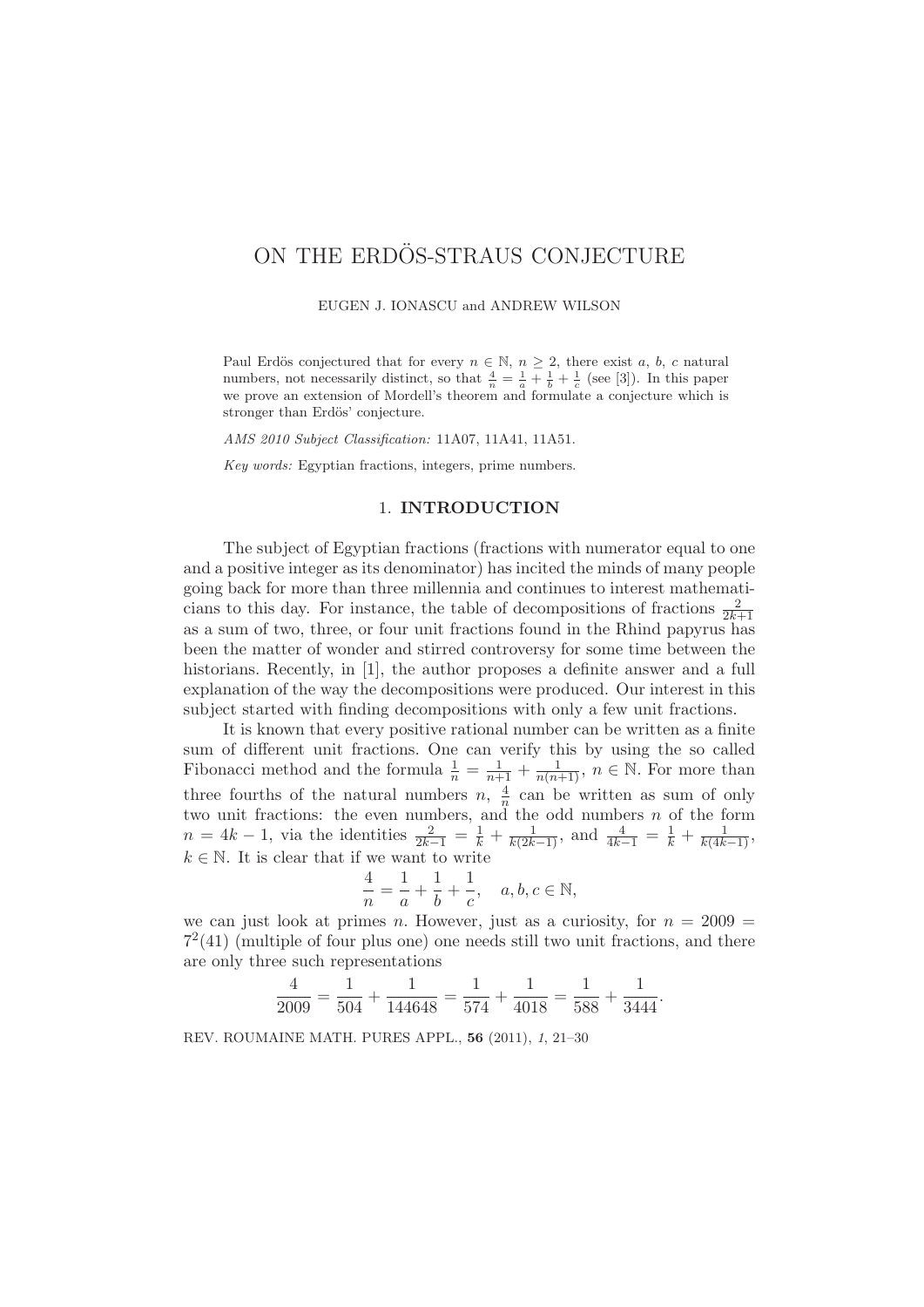This follows from the following characterization theorem which is well known (see  $[2]$  and  $[4]$ ).

THEOREM 1. Let m and n two coprime positive integers. Then

$$
\frac{m}{n} = \frac{1}{a} + \frac{1}{b}
$$

for some positive integers a and b, if and only if there exist positive integers x and y such that

(i) xy divides n, and

(ii)  $x + y \equiv 0 \pmod{m}$ .

In what follows we will refer to the equality

(1) 
$$
\frac{4}{n} = \frac{1}{a} + \frac{1}{b} + \frac{1}{c}.
$$

and say that n has a representation as in  $(1)$ , or that  $(1)$  has a solution, if there exist a, b, c ( $a \leq b \leq c$ ) natural numbers, not necessarily different satisfying (1). Since  $\frac{4}{n} > \frac{1}{a}$ , the smallest possible value of a is  $\lceil n/4 \rceil$ . The biggest possible value of a is  $\lfloor \frac{3n}{4} \rfloor$ , for instance  $\frac{4}{9} = \frac{1}{6} + \frac{1}{6} + \frac{1}{9}$ .

If  $n = 4k + 1, k \in \mathbb{N}$ , then we can try to use the smallest value first for a, i.e.,  $a = k + 1$ :

(2) 
$$
\frac{4}{4k+1} = \frac{1}{k+1} + \frac{3}{(k+1)(4k+1)}.
$$

Now, if the second term in the right hand side of (2) could be written as a sum of two unit fractions we would be done. This is not quite how the things are in general, but if we analyze the cases  $k = 3l + r$  with  $r \in \{0, 1, 2\}$ ,  $l \geq 0, l \in \mathbb{Z}$ , we see that there is only one excepted case in which we get stuck:  $k = 3l$ . This because Theorem 1 can be used in one situation:  $k = 3l + 1$ implies  $1 + (3l + 1 + 1) \equiv 0 \pmod{3}$ . On the other hand, if  $k = 3l + 2$  we get  $(k + 1) = (3l + 2) + 1 = 3(l + 1) \ge 3$  and the second term is already a unit fraction.

In order to simplify the statements of some of the facts in what follows we will introduce a notation. For every  $i \in \mathbb{N}$  let  $\mathcal{C}_i$  be defined by

$$
\mathcal{C}_i := \left\{ n \mid (1) \text{ has a solution with } a \leq \frac{n+4i-1}{4} \right\}.
$$

It is clear that  $C_i \subset C_{i+1}$  and then Erdös-Straus' conjecture is equivalent to  $\bigcup \mathcal{C}_i = \mathbb{N}$ . Thus we obtained a pretty simple fact about the Diophantine  $i \in \mathbb{N}$ equation (1):

PROPOSITION 1. The equation  $(1)$  has at least one solution for every prime number n, except possibly for those primes of the form  $n \equiv 1 \pmod{12}$ .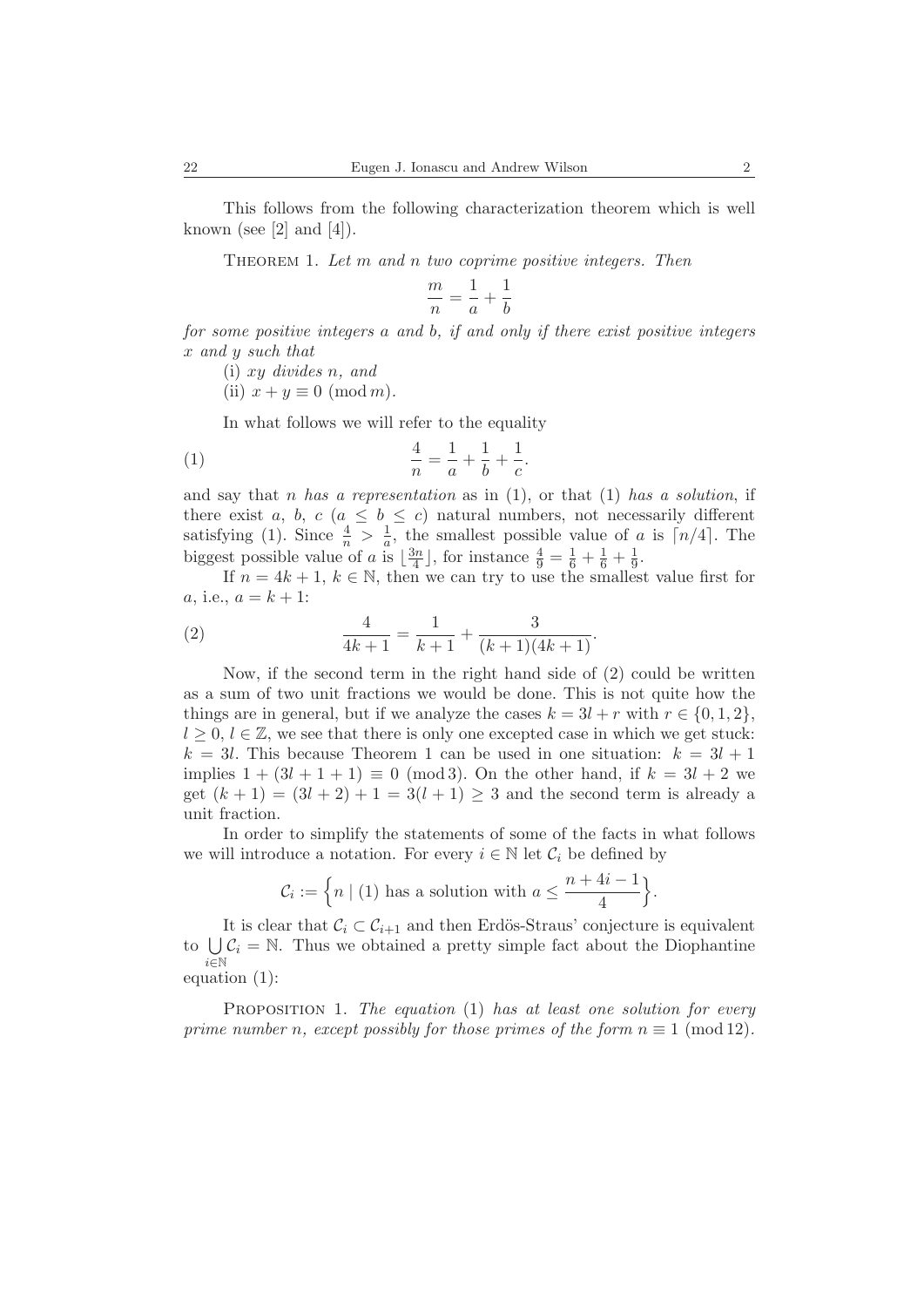Moreover,

$$
\mathbb{N} \setminus C_1 \subset \{n \mid n \equiv 1 \pmod{12}\}.
$$

We observe that  $12 = 2^2(3)$ , a product of a combination of the first two primes. The first prime that is excluded in this proposition is 13. The equality (2) becomes

(3) 
$$
\frac{4}{12l+1} = \frac{1}{3l+1} + \frac{3}{(3l+1)(12l+1)}.
$$

At this point we can do another analysis modulo any other number as long we can reduce the number of possible situations for which we cannot say anything about the decomposition as in (1). It is easy to see that  $3l + 1$  is even if l is odd and then Theorem 1 can be used easily with  $x = 1$  and  $y = 2$ . This means that we have in fact an improvement of Proposition 1:

PROPOSITION 2. The equation (1) has at least one solution for every prime number n, except possibly for those primes of the form  $n \equiv 1 \pmod{24}$ . In fact,

$$
\mathbb{N} \setminus C_1 \subset \{n \mid n \equiv 1 \pmod{24}\}.
$$

Let us observe that  $24+1=5^2$ ,  $48+1=7^2$ , which pushes the first prime excluded by this last result to 73. Quite a bit of progress if we think in terms of the primes in between that have been taken care off, almost by miracle.

If  $n = 24k + 1$ , then the smallest possible value for a is  $6k + 1$  and at this point let us try now the possibility that  $a = 6k + 2 = \frac{n+7}{4}$ ,

(4) 
$$
\frac{4}{24k+1} = \frac{1}{6k+2} + \frac{7}{2(3k+1)(24k+1)}, \quad k \in \mathbb{N}.
$$

In the right hand side of (4), the second term has a bigger numerator but the denominator has now at least three factors. This increases the chances that Theorem 1 can be applied and turn that term into a sum of only two unit fractions. Indeed, for  $k = 7l + r$ , we get that  $n = 24k + 1 \equiv 0 \pmod{7}$  if  $r = 2$ ,  $2(3k+1)+1 \equiv 0 \pmod{7}$  if  $r=3$ ,  $n+1=2(12k+1) \equiv 0 \pmod{7}$  if  $r=4$ , and  $n + 2 = 24k + 3 \equiv 0 \pmod{7}$  if  $r = 6$ . Calculating the residues modulo 168 in the cases  $r \in \{0, 1, 5\}$  we obtain:

PROPOSITION 3. The equation (1) has at least one solution for every prime number n, except possibly for those primes of the form  $n \equiv r \pmod{168}$ , with  $r \in \{1, 5^2, 11^2\}, k \in \mathbb{Z}, k \geq 0$ . More precisely,

$$
\mathbb{N} \setminus C_2 \subset \{n \mid n \equiv 1, 5^2, 11^2 \pmod{168}\}.
$$

Let us observe that  $168 = 2^3(3)(7)$ ,  $168 + 1 = 13^2$ , and the excepted residues modulo 168 are all perfect squares. Because of this, somehow, the first prime that is excluded by this result is  $193 = 168 + 25$ . Again, we have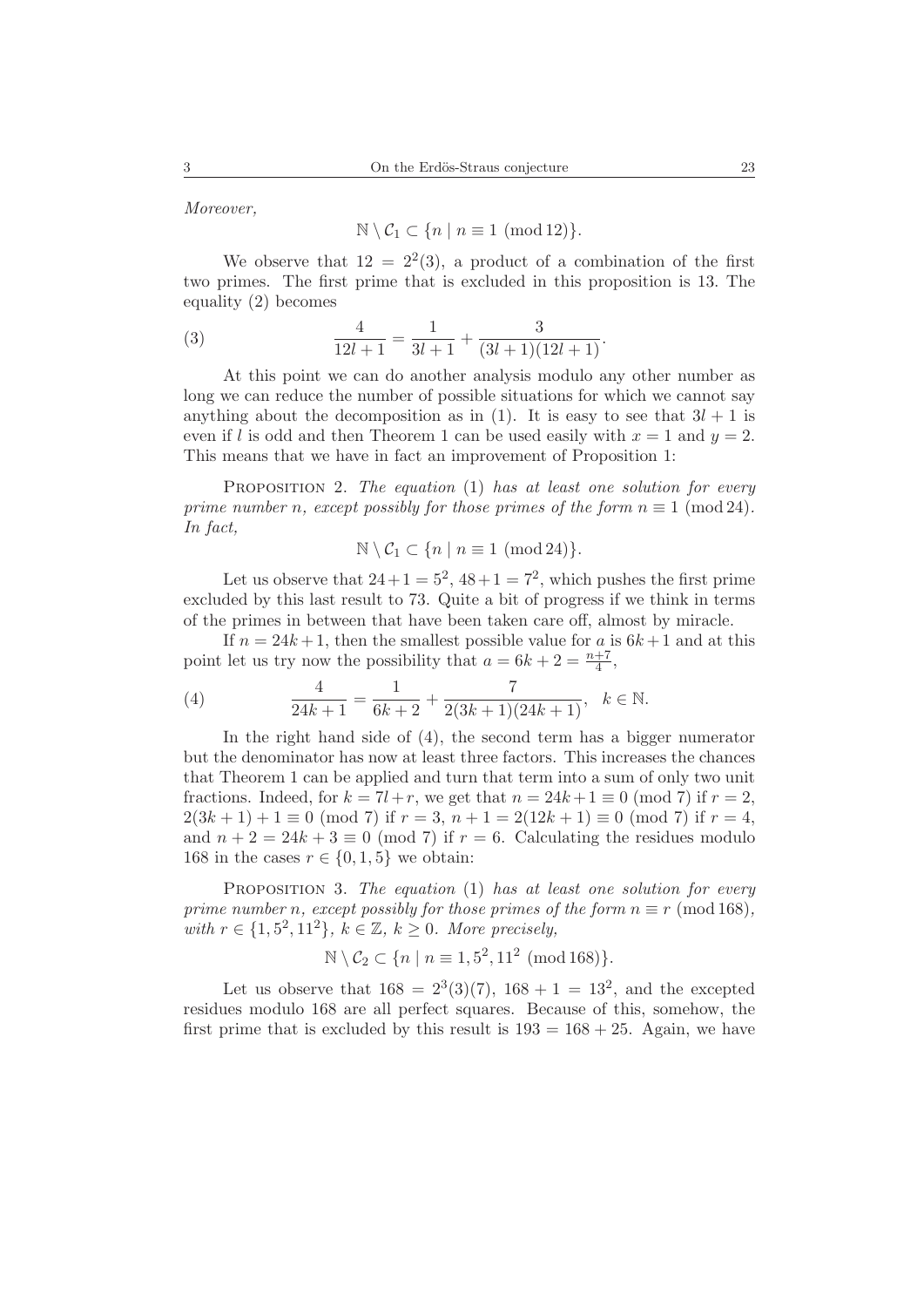even a higher jump in the number of primes that have been taken care of. As we did before there is an advantage to continue using (4) and do an analysis now on k modulo 5.

For  $k = 5l + r$ , we have  $n \equiv 0 \pmod{5}$  if  $r = 1, 3k + 1 \equiv 0 \pmod{5}$  if  $r = 3$ , and  $6k + 1 \equiv 0 \pmod{5}$  if  $r = 4$ , which puts  $n \in C_2$  again. Therefore, we have for  $r \in \{0, 2\}$  the following excepted residues modulo 120.

PROPOSITION 4. The equation  $(1)$  has at least one solution for every prime number n, except possibly for those primes of the form  $n \equiv r \pmod{120}$ , with  $r \in \{1, 7^2\}, k \in \mathbb{Z}, k \geq 0$ . More precisely,

$$
\mathbb{N} \setminus C_2 \subset \{n \mid n \equiv 1, 7^2 \pmod{120}\}.
$$

One can put these two propositions together and get Mordell's Theorem.

THEOREM 2 (Mordell,  $[5]$ ). The equation (1) has at least one solution for every prime number n, except possibly for those primes of the form  $n =$ 840k + r, where  $r \in \{1, 11^2, 13^2, 17^2, 19^2, 23^2\}$ ,  $k \in \mathbb{Z}$ ,  $k \geq 0$ . Moreover, we have

$$
\mathbb{N} \setminus C_2 \subset \{n \mid n \equiv 1, 11^2, 13^2, 17^2, 19^2, 23^2 \pmod{840}\}.
$$

*Proof.* By Proposition 3,  $n = 168k + 1$  may be an exception but if  $k = 5l + r$ , with  $r \in \{0, 1, 2, 3, 4\}$  we have  $n \equiv 1$  or  $7^2$  (mod 120) only for  $r \in \{0, 1\}$ . These two cases are the exceptions for both propositions and they correspond to  $n \equiv 1$  or  $13^2$  (mod 840). All other excepted cases are obtained the same way.  $\square$ 

Let us observe that  $840 = 2^3(3)(5)(7)$  and the residues modulo 840 are all perfect squares. Not only that but  $840 + 1 = 29^2$ ,  $840 + 11^2 = 31^2$ , and  $1009 = 840 + 13^2$  is the first prime that is excluded by this important theorem. While 193 is the 44th prime number, 1009 is the 169th prime. It is natural to ask if a result of this type can be obtained for an even bigger modulo. We will introduce here the next natural step into this analysis, which implies to allow a be the next possible value, i.e.,  $\frac{n+11}{4}$ , and we will be using the identities

(5) 
$$
\frac{4}{120k+1} = \frac{1}{30k+3} + \frac{11}{3(10k+1)(120k+1)}, \quad k \in \mathbb{N},
$$

(6) 
$$
\frac{4}{120k+49} = \frac{1}{30k+15} + \frac{11}{3(5)(2k+1)(120k+49)}, \quad k \in \mathbb{N}.
$$

### 2. **THE ANALYSIS MODULO 11**

According to Proposition 4 we may continue to look only at the two cases modulo 120 and use only the two formulae above. If we continue the analysis modulo 11 in these two cases we obtain the following theorem.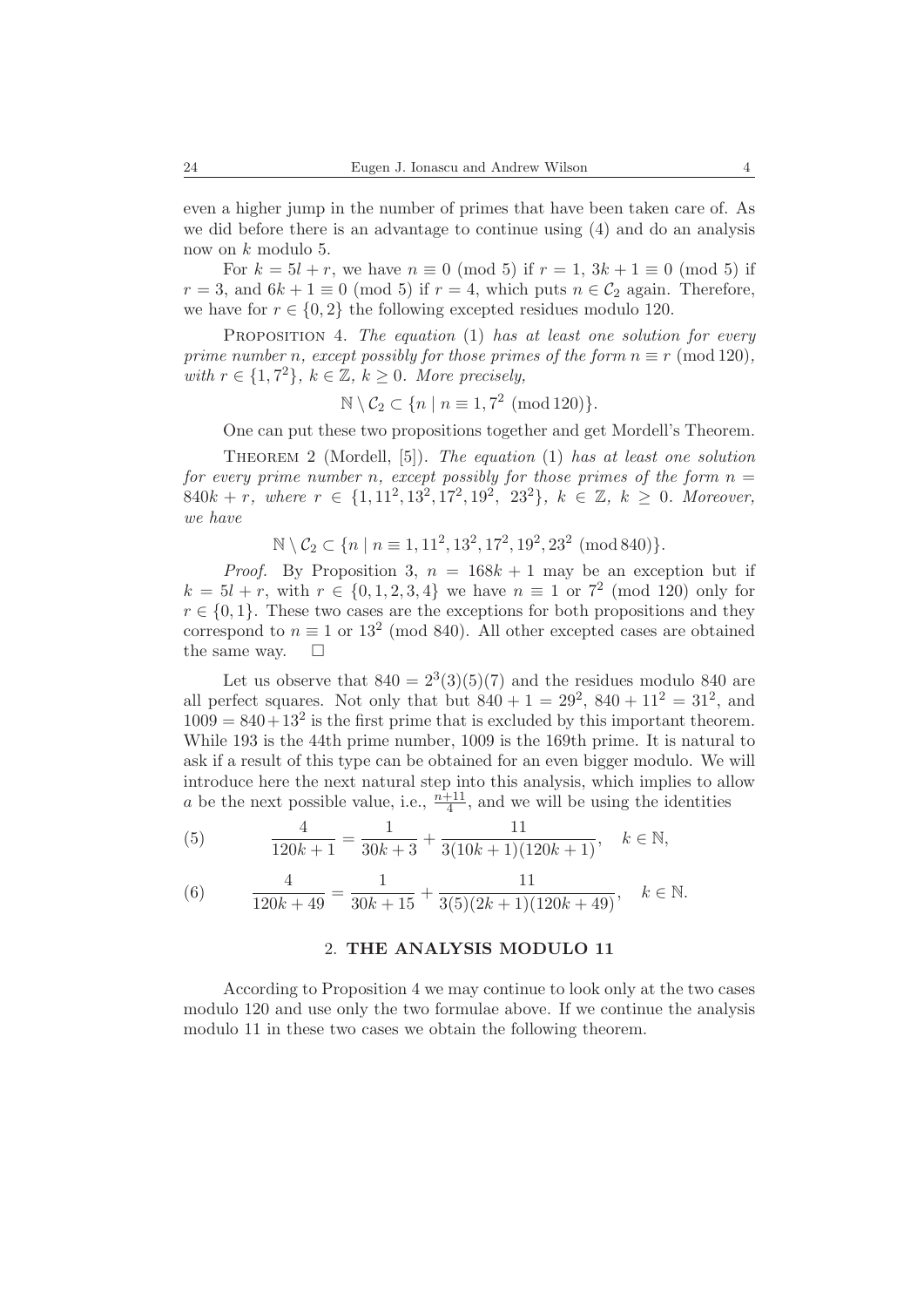THEOREM 3. The equation  $(1)$  has at least one solution for every prime number n, except possibly for those primes of the form  $n = 1320k + r$ , where

$$
r \in \{1, 7^2, 13^2, 17^2, 19^2, 23^2, 29^2, 31^2, 7(103), 1201, 7(127), 23(47)\} := E,
$$
  

$$
k \in \mathbb{Z}, k \ge 0.
$$

Moreover, we have

$$
\mathbb{N} \setminus C_3 \subset \{ n \mid n \in E \pmod{1320} \}.
$$

*Proof.* If  $n = 120k + 1$  and  $k = 11l + 1$ , we see that  $n \equiv 0 \pmod{11}$  and so (5) gives the desired decomposition as in (1) right away. If  $k = 11l + r$  and  $r \in \{2, 4, 5\}$  the Theorem 1 can be employed to split the second term in (5) as a sum of two unit fractions. For instance, for  $r = 5$  we have  $1 + 3(10(11l +$  $(5) + 1 \equiv 0 \pmod{11}$ , so one can take  $m = 11$ ,  $x = 1$  and  $y = 30k + 3$  in Theorem 1. Hence we have seven exceptions in this situation:

- $r = 0$  corresponds to  $n \equiv 1 \pmod{1320}$ ,
- $r = 3$  gives  $n \equiv 19^2 \pmod{1320}$ ,
- $r = 6$  corresponds to  $n \equiv 7(103)$  (mod 1320),
- $r = 7$  gives  $n \equiv 29^2 \pmod{1320}$ ,
- $r = 8$  corresponds to  $n \equiv 31^2 \pmod{1320}$ ,
- $r = 9$  gives  $n \equiv 23(47)$  (mod 1320), and finally
- $r = 10$  corresponds to  $n \equiv 1201 \pmod{1320}$ .

If  $n = 120k + 49$  and  $k = 11l + r$ , then for  $r = 5$  we have  $n \equiv 0 \pmod{11}$ . If  $r \in \{3, 5, 6, 8, 9, 10\}$  we can use Theorem 1. The exceptions then are:

- $r = 0$  corresponds to  $n \equiv 7^2 \pmod{1320}$ ,
- $r = 1$  gives  $n \equiv 13^2 \pmod{1320}$ ,
- $r = 2$  corresponds to  $n \equiv 17^2 \pmod{1320}$ ,
- $r = 4$  gives  $n \equiv 23^2 \pmod{1320}$ ,
- $r = 7$  corresponds to  $n \equiv 7(127)$  (mod 1320).  $\Box$

Putting Theorem 2 and Theorem 3 together we get the following 36 exceptions:

| 1 <sup>2</sup> | $13^{2}$ | $17^{2}$ | $19^{2}$ | $23^2$  | $29^2$  |
|----------------|----------|----------|----------|---------|---------|
| $31^2$         | 1201     | $37^2$   | $41^{2}$ | $43^2$  | 13(157) |
| $47^{2}$       | 2521     | 19(139)  | 2689     | $53^2$  | 3361    |
| $59^{2}$       | 3529     | $61^2$   | 29(149)  | $67^2$  | $71^2$  |
| 13(397)        | $73^2$   | 5569     | 17(353)  | 31(199) | $79^2$  |
| $83^2$         | 7561     | 7681     | $89^2$   | 8089    | 8761    |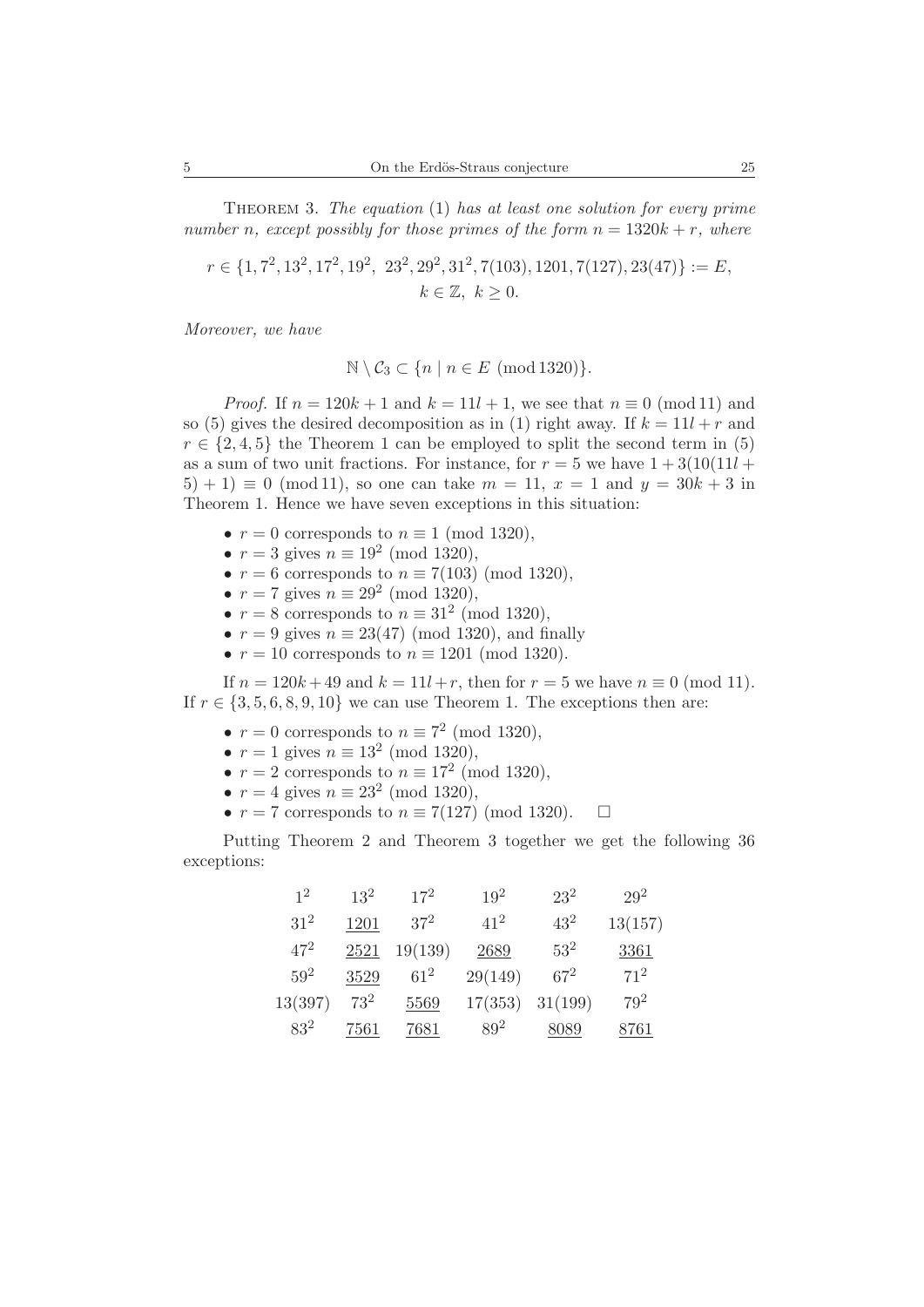The residue 1201, the first prime in this list is not really an exception because of the following identity

(7) 
$$
\frac{4}{9240k+1201} = \frac{1}{2310k+308} + \frac{1}{5(9240k+1201)(15k+2)} + \frac{1}{770(9240k+1201)(15k+2)},
$$

which shows that  $9240k + 1201 \in C_8$  for all  $k \in \mathbb{Z}$ ,  $k \geq 0$ . We checked for similar identities and found just another similar identity for the exception  $17(353) = 6001$ :

(8) 
$$
\frac{4}{9240k + 6001} = \frac{1}{2310k + 1540} + \frac{1}{385(9240k + 6001)(2034k + 1321)} + \frac{1}{22(3k + 2)(2034k + 1321)},
$$

which shows that  $9240k + 6001 \in C_{40}$  for all  $k \in \mathbb{Z}, k \geq 0$ .

THEOREM 4. The equation  $(1)$  has at least one solution for every prime number n, except possibly for those primes of the form  $n \equiv r \pmod{9240}$  where r is one of the 34 entries in the table:

| $1^2$  | $13^{2}$ | $17^{2}$ | $19^{2}$ | $23^2$   | $29^2$   |
|--------|----------|----------|----------|----------|----------|
| $31^2$ | $37^2$   | $41^{2}$ | $43^2$   | 13(157)  | $47^{2}$ |
| 2521   | 19(139)  | 2689     | $53^2$   | 3361     | $59^2$   |
| 3529   | $61^2$   | 29(149)  | $67^{2}$ | $71^{2}$ | 13(397)  |
| $73^2$ | 5569     | 31(199)  | $79^2$   | $83^2$   | 7561     |
| 7681   | $89^{2}$ | 8089     | 8761     |          |          |

Moreover, if n is not of the above form, it is in the class  $C_3$ , or in  $C_8$  if  $n \equiv 1201 \pmod{9240}$ , or in  $C_{40}$  if  $n \equiv 6001 \pmod{9240}$ .

*Proof.* We look to see for which values of  $r \in \{0, 1, 2, 3, 4, 5, 6\}$  we have  $1320(7l + r) + s \in \{1, 5^2, 11^2\}$  (mod 168) with  $s \in E$  (*E* as in Theorem 3). For instance, if  $s = 19^2$  we get that r must be in the set  $\{0, 1, 3\}$  in order to have  $1320(7l + r) + 19^2 \in \{1, 5^2, 11^2\}$  (mod 168). These three cases correspond to residues  $19^2$ ,  $41^2$  and  $29(149)$  modulo 9240. Each residue in E gives rise to three exceptions. We leave the rest of this analysis to the reader.  $\Box$ 

It is important to point out that these residues appear also in [9] but as a result of an algorithm which is only described there. Their idea is based on a result proved in [6] which basically uses sufficient conditions to solve the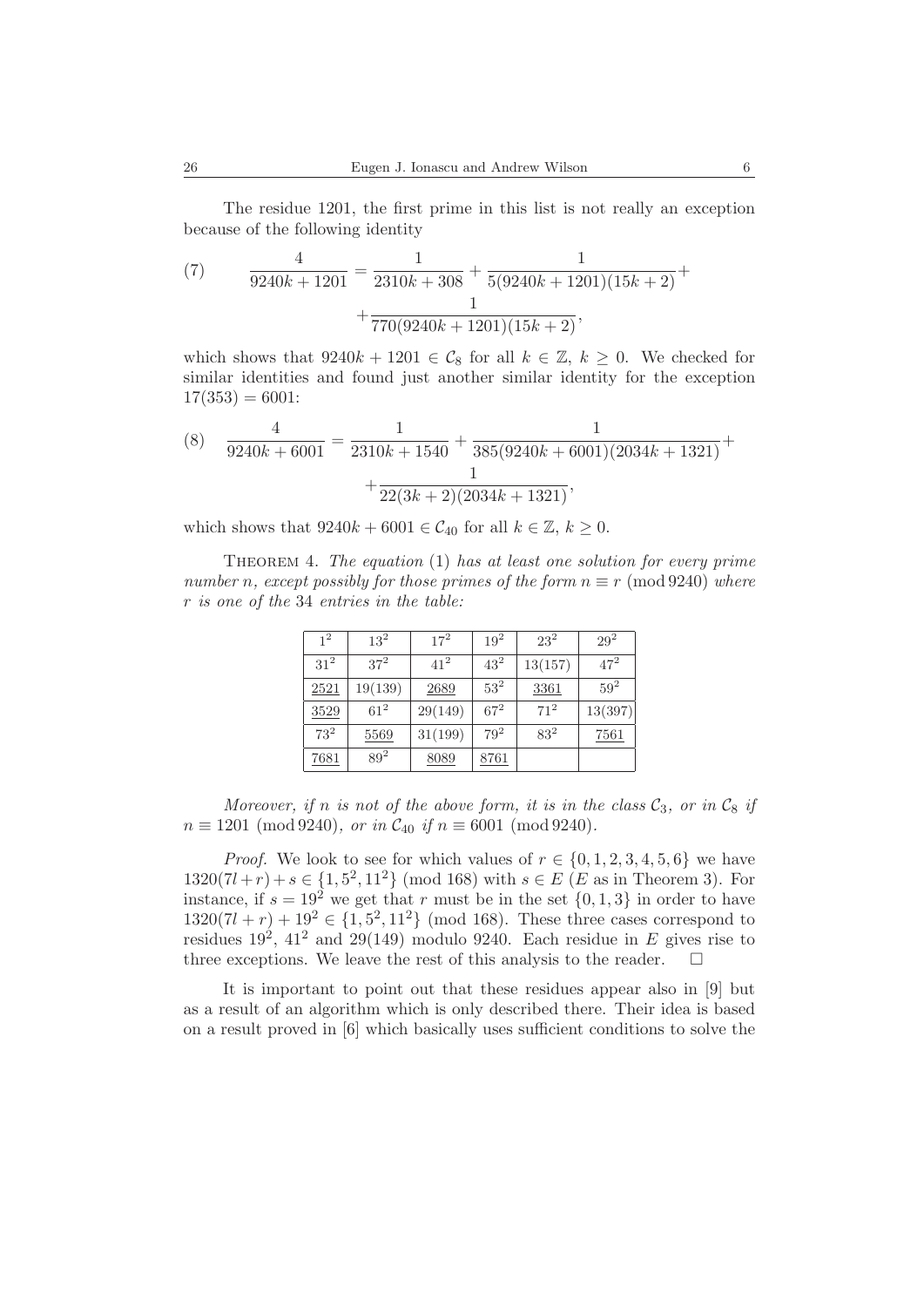equation (1)

 $n = 4ab(cd - b) - c$  or  $cn + 1 = 4ab(cd - b)$ ,  $n, a, b, c, d \in \mathbb{N}$ .

The reader can verify that in the first case we have

$$
\frac{4}{n} = \frac{1}{ad(cd-b)} + \frac{1}{nad(cd-b)} + \frac{1}{nabd}
$$

and for the second condition

$$
\frac{4}{n} = \frac{1}{ad(cd-b)} + \frac{1}{abd} + \frac{1}{nab(cd-b)}.
$$

Let us denote by  $\delta(r)$  a divisor of r. Terzi's program is based on three different ways of writing the first condition (above) and another way of writing the second condition

$$
n = 4\alpha\beta k - \delta(\alpha + \beta), \quad n = 4\alpha\beta k - 4\alpha\delta(\alpha) - \beta
$$
  

$$
n = 4\alpha\beta k - \delta(4\alpha\beta^{2} + 1), \quad \text{and} \quad n = (4\alpha\beta - 1)k - 4\alpha\delta(\alpha).
$$

Also, Terzi [9] provides a list of 198 exceptional residues for the modulo 120120. For two of the exceptions that they have there, 2521 and 9601, we have found the following identities

(9) 
$$
\frac{4}{120120k + 2521} = \frac{1}{30030k + 4004} + \frac{1}{1001(120120k + 2521)(810k + 17)} + \frac{1}{22(15k + 2)(810k + 17)}, \quad k \ge 0,
$$
and also for  $k \ge 0$ ,

$$
\frac{4}{120120k + 9601} = \frac{1}{2436 + 30030k} + \frac{1}{14(120120k + 9601)(58 + 715k)(470 + 5880k)} + \frac{1}{6(58 + 715k)(470 + 5880k)}.
$$

This shows that the program used in [9] was not exhaustive and the method was completely different of ours. We have implemented the same idea into a program, as in [9], and obtained different results than the ones stated.

#### 3. **NUMERICAL COMPUTATIONS AND COMMENTS**

We observe that the first ten of these residues in Theorem 4 are all perfect squares. In fact, all 19 squares of primes less than  $9240$  and greater than  $11<sup>2</sup>$ are all excepted residues. There is something curious about the fact that all the perfect squares possible are excepted. This may be related with the result obtained by Schinzel in [7] who shows that identities such as (7), (8) and others in this note, cannot exist if the residue is a perfect square. The same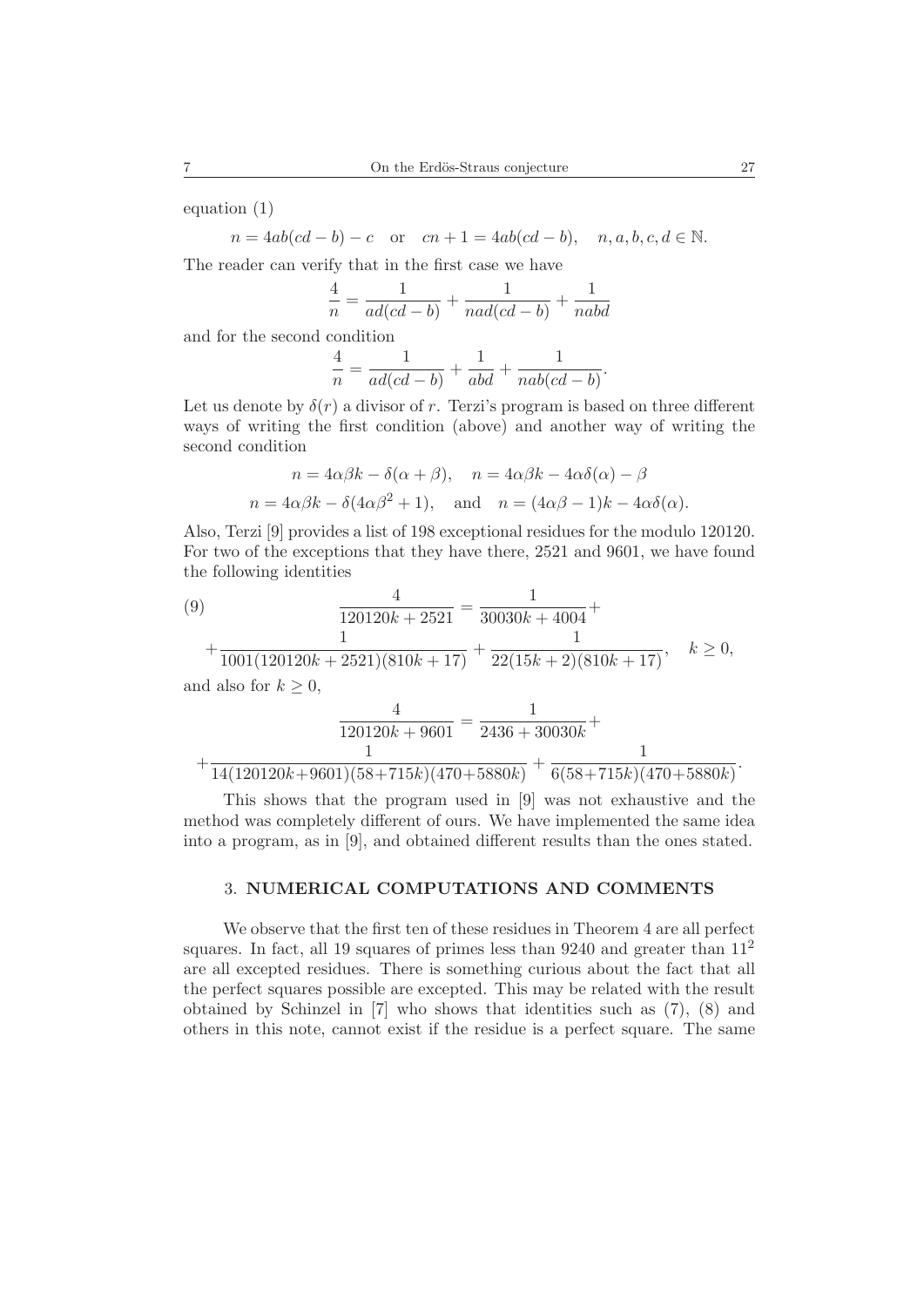phenomenon is actually captured in Theorem 2 in [11]. The good news about Theorem 2, Theorem 3, and Theorem 4, is that the first excepted residues are all perfect squares or composite and moreover their number is essentially increasing with the moduli.

With our analysis unfortunately, there are a few other composite and 9 prime residues that have to be excluded. The prime 2521 is only the 369th prime and it is the first prime that is excluded by this theorem. However, a decomposition with the smallest a possible is exhibited in the equality

$$
\frac{4}{2521} = \frac{1}{636} + \frac{1}{70588} + \frac{1}{5611746},
$$

which puts  $2521 \in C_6$ . The other primes are in the smallest class C as follows

|                                                                             |  | $\mathcal{C}_3$ $\mathcal{C}_4$ $\mathcal{C}_5$ |  |  |
|-----------------------------------------------------------------------------|--|-------------------------------------------------|--|--|
| $3361, 7681, 8089$   $3529, 5569$   $8761$   $2689$   $7561$   $2101, 2521$ |  |                                                 |  |  |

Clearly, one can continue this type of analysis by adding more primes to the modulo which is at this point 9240. It is natural to just add the primes in order regardless if they are of the form  $4k + 1$  or  $4k + 3$ . We see that Erdös' conjecture is proved to be true if one can show that the smallest excluded residue for a set of moduli that converges to infinity is not a prime. One way to accomplish this is to actually show that the pattern mentioned above continues, i.e., the number of excluded residues which are perfect squares or composite is essentially growing as the modulus increases. This is actually our conjecture that we talked about in the abstract. Numerical evidence points out that for residues r which are primes, we have  $9240s + r \in \mathcal{C}_{k(s,r)}$  with  $k(s, r)$  bounded as a function of s. For example,  $9240s + 2521 \in C_{12}$  for every  $s = 1 \dots 100000$  and the distribution through the smaller classes is

| $\mathcal{C}_2$                                                            |  |  | $\mathcal{C}_3$   $\mathcal{C}_4$   $\mathcal{C}_5$   $\mathcal{C}_6$   $\mathcal{C}_7$   $\mathcal{C}_8$ |  | $\mathcal{C}_9$   $\mathcal{C}_{10}$   $\mathcal{C}_{11}$   $\mathcal{C}_{12}$ |  |
|----------------------------------------------------------------------------|--|--|-----------------------------------------------------------------------------------------------------------|--|--------------------------------------------------------------------------------|--|
| $ 10852 $ 6444   5332   811   612   277   63   82                          |  |  |                                                                                                           |  |                                                                                |  |
| $44.3\%$ 26.31% 21.78% 3.3% 2.5% 1.13% 0.26% 0.34% 0.025% 0.029% 0% 0.021% |  |  |                                                                                                           |  |                                                                                |  |

Now, if we add 13 to the factors we would have an analysis modulo 120120. It turns out that 2521 is not an modulo 120120 exception since we have (9) which shows that  $120120k + 2521 \in C_{3374}$  for all  $k \in \mathbb{Z}$ ,  $k \geq 0$ .

We found similar identities for the residues 2689, 3529, 29(149), 5569, 31(199), 7561, and 7681 modulo 120120. This suggests that one may actually be able to obtain Mordell type results for bigger moduli, in the sense that the perfect squares residues appear essentially in bigger numbers, by implementing a finer analysis that involves higher classes than  $\mathcal{C}_3$ . It is natural to believe that this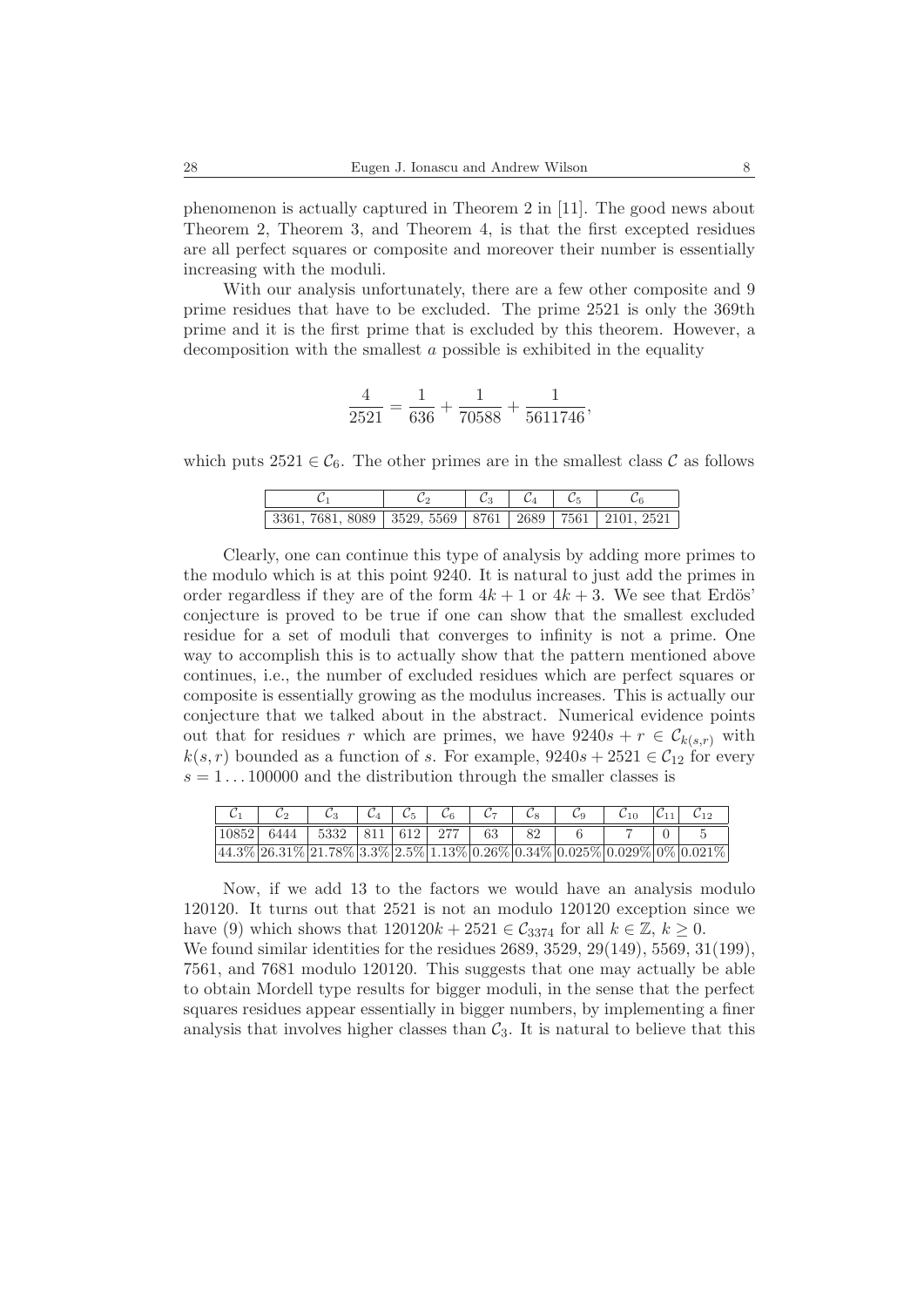might be true, by taking into account that Vaughan [10] showed that

1  $\frac{1}{m}\#\{n \in \mathbb{N} \mid n \leq m, \text{ and } (1) \text{ does not have a solution}\}\leq e^{-c(\ln m)^{2/3}}, m \in \mathbb{N},$ 

for some constant  $c > 0$ . This is saying, roughly speaking, that the proportion of the those  $n \leq m$  for which a writing with three unit fractions of  $4/n$  goes to zero a little slower than  $\frac{1}{m}$  as  $m \to \infty$ . The first few primes that require a bigger class than the ones before are  $2, 73, 1129, 1201, 21169, 118801, 8803369, \ldots$ corresponding to classes  $C_1$ ,  $C_2$ ,  $C_3$ ,  $C_4$ ,  $C_8$ ,  $C_{15}$ ,  $C_{27}$ ,.... which shows a steep increase in the size of classes relative to the number of jumps.

In [11], Yamamoto has a different approach from ours and obtains a lesser number of exceptions at least for the primes involved in Theorem 4. For each prime p of the form  $4k + 3$  between 11 and 97, there is a table in [11] of exceptions for congruency classes r  $(n \equiv r \pmod{p})$  that is used to check the conjecture using a computer for al  $n \leq 10^7$ . In [3], Richard Guy mentions that the conjecture is checked to be true for all  $n \leq 1003162753$ . Nevertheless, it seems that the conjecture has been checked for  $n \leq 10^4$ , see [8].

However, with our method we extended the search for a counterexample from 1003162753 further for all  $n \leq 4,146,894,049$ . For our computations we wrote a program that pushes the analysis for a modulus of  $M = 2,762,760 =$  $2^{3}(3)(5)(7)(11)(13)(23)$ . The primes chosen here are optimal, in the sense that the excepted residues are in number less than the ones obtained by other options. The first 12 exceptions in this case are 1,  $17^2$ ,  $19^2$ ,  $29^2$ ,  $31^2$ ,  $37^2$ .  $41^2$ ,  $43^2$ ,  $47^2$ ,  $53^2$ ,  $3361$ , and  $59^2$ . The number of these exceptions was 2299 but it is possible that our program was not optimal from this point of view. Nevertheless, this meant that we had to check the conjecture, on average, for every other  $\approx 1201$  integer. The primes generated, 889456 of them, are classified according to the smallest class they belong to in the next tables:

|                                                                    | $\mathcal{C}_2$   $\mathcal{C}_3$   $\mathcal{C}_4$   $\mathcal{C}_5$   $\mathcal{C}_6$   $\mathcal{C}_7$   $\mathcal{C}_8$   $\mathcal{C}_9$   $\mathcal{C}_{10}$   $\mathcal{C}_{11}$   $\mathcal{C}_{12}$ |  |  |  |  |                                                                   |
|--------------------------------------------------------------------|--------------------------------------------------------------------------------------------------------------------------------------------------------------------------------------------------------------|--|--|--|--|-------------------------------------------------------------------|
| 380547 228230 128494 61129 50853 17116 8459 9580 1836 1386 547 855 |                                                                                                                                                                                                              |  |  |  |  |                                                                   |
|                                                                    |                                                                                                                                                                                                              |  |  |  |  | $42.8\%$ 25.7% 14.4% 6.9% 5.7% 2% 0.9% 1% 0.2% 0.15% 0.06% 0.096% |

|  |  |  |  | $\boxed{0.013\% \boxed{0.014\%} \boxed{0.012\%} \boxed{0.003\%} \boxed{0.001\%} \boxed{0.003\%} \boxed{0.0002\%} \boxed{0.00045\%} \boxed{0.00045\%} \boxed{0\%} \boxed{0\%} \boxed{0\%}$ |  |  |
|--|--|--|--|-------------------------------------------------------------------------------------------------------------------------------------------------------------------------------------------|--|--|

| - 25 | $\mathcal{C}_{26}$ | $\mathcal{L}_{27}$ |
|------|--------------------|--------------------|
|      |                    |                    |
|      |                    | $0.0001\%$         |